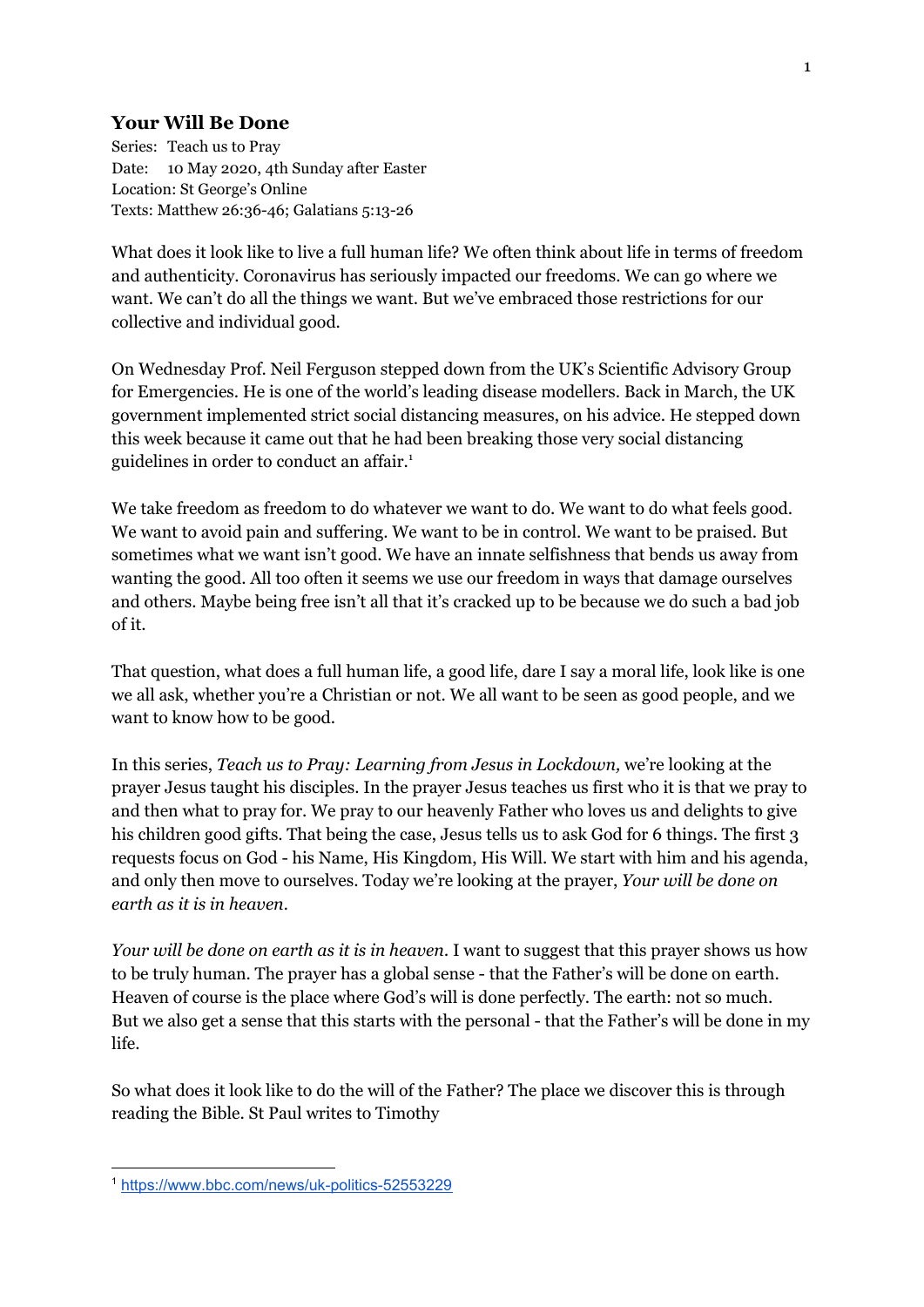All Scripture is God-breathed and is useful for teaching, rebuking, correcting and training in righteousness, so that the man [and woman] of God may be thoroughly equipped for every good work.

Jesus sums up our calling as human beings as to love God and to love our neighbour. That is a condensed version of the 10 commandments. I do find it interesting that people seem to remember the command to love, but forget the others like not coveting, or not committing adultery, let alone having no other gods.

Talk of commands can make us think that Christianity is really all about being a good person and keeping rules. Sometimes we want those rules. Other times we reject them. I remember as a teenager other kids saying that being a Christian was being a killjoy. It was all about saying no to all the fun things in life. And I have to say that we can be too serious as Christians. Which is a shame because we, of all people, have reason to be joyful. Talking with other parents I know that many often send their kids to church schools because they want them to learn "Christian values". That vague notion always seems to be put to one side when the Bible disagrees with my own moral compass.

I think all of us fear that if we take God too seriously we might miss out on some of the fun in life. We fear that God might be holding out on us; That his commands are there to spoil our fun; That because he says no, he might not love us. It's the same lie the snake used on our first parents in the garden. But God is not a cosmic killjoy, wagging a disapproving finger at us. He's our heavenly Father who wants the best for us. He's our jealous lover who doesn't want us ruining our lives by chasing other men, but rather longs for us to respond to his affection.

The place where we see God's love for us most clearly is the cross. And it's in the garden of Gethsemane, as he contemplates his death that Jesus himself prays this prayer - *Your will be done.* Just before teaching the Lord's prayer Jesus had said that loving your neighbour means loving your enemy. Now, here in the garden, we see just what Jesus' love for his Father and love for his enemies means.

Then he said to them, "My soul is overwhelmed with sorrow to the point of death. Stay here and keep watch with me."

Going a little farther, he fell with his face to the ground and prayed, "My Father, if it is possible, may this cup be taken from me. Yet not as I will, but as you will." (Matthew 26:38-39)

Here we stand on holy ground. The cup Jesus speaks of is the cup of God's wrath against a people that defy him and deface those who bear his image and despoil the creation he has made. It is the cup that he will drink for you so that you don't have to, that you might receive forgiveness and life from the Father. In the garden, as the cup is held before him, everything in Jesus' humanity, the humanity he shares with us, cries out for self preservation, control and comfort. The wrestle in his heart is so great Luke says he sweat drops of blood. And yet Jesus prays, *yet not as I will, but as you will*. He prays it out of love for his Father and love for his enemies, even you and me.